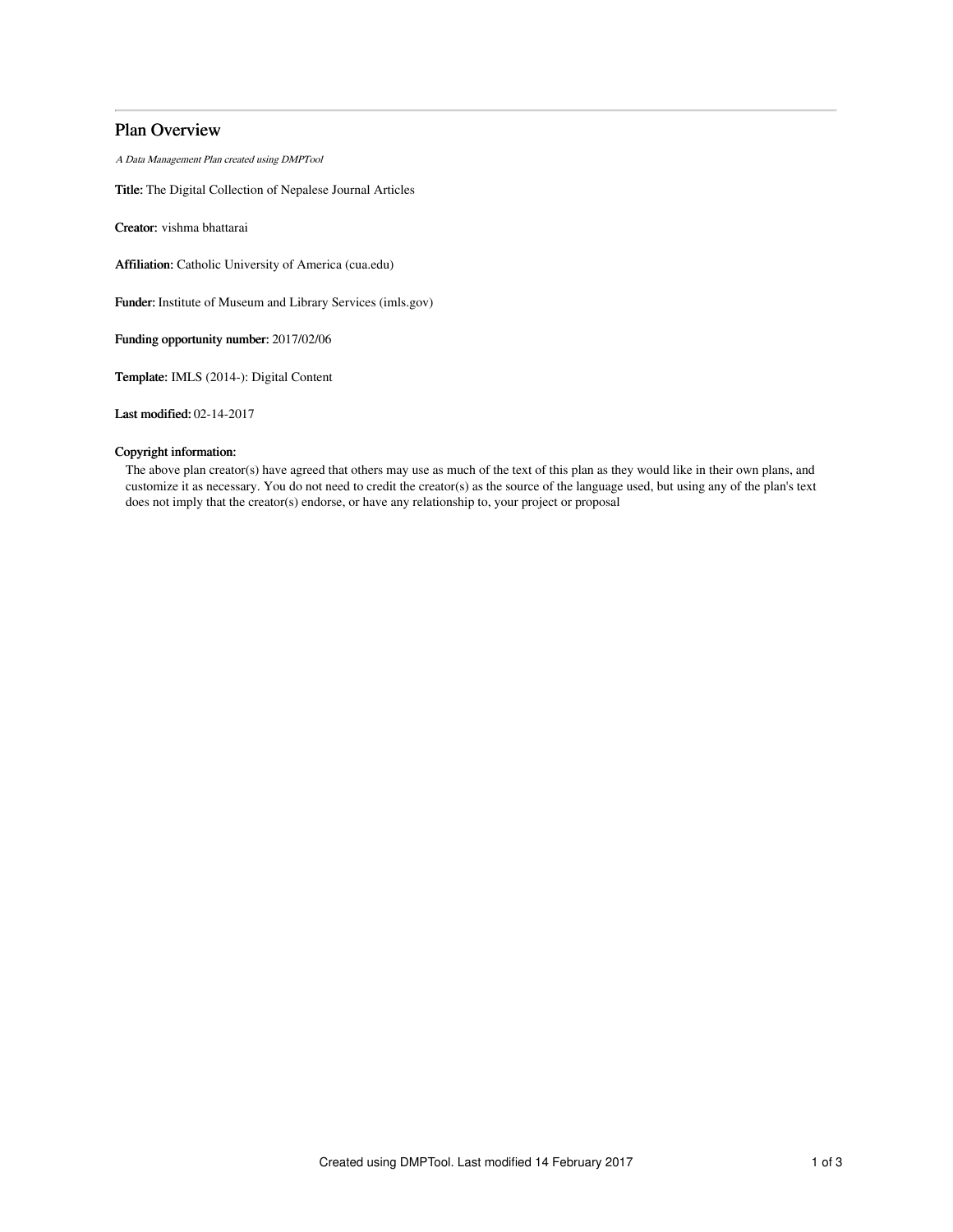# The Digital Collection of Nepalese Journal Articles

# I. A) Copyright and intellectual property

#### I.A.1) Copyright/IP Status

What will be the copyright or intellectual property status of the content you intend to create? Will you assign a Creative Commons license to the content? If so, which license will it be?

The Copyright of this content is free for educational purpose. It is recommended to refer and cite the source while using these resources for educational purpose.

#### I.A.2) Ownership Rights

What ownership rights will your organization assert over the new digital content, and what conditions will you impose on access and use? Explain any terms of access and conditions of use, why they are justifiable, and how you will notify potential users of the digital resources.

The ownership of the proposal rests on the Writer, Journal Publisher and the Tribhuvan University Central Libray. The Law(s) of the Land is the base to resolve any type of misuse, copyright infringment and violation issue. Arbitrary fees and additional compensation will be borne by the violater. After the Court's verdict proven and convicted violaters will be denied to access the Collection in future.

## I.A.3) Privacy/permissions

Will you create any content or products which may involve privacy concerns, require obtaining permissions or rights, or raise any cultural sensitivities? If so, please describe the issues and how you plan to address them.

There is no any private information.

## II.A) Creating new digital content

### II.A.1) Description / file formats

#### Describe the digital content you will create and the quantities of each type and format you will use.

The followings are work procedural steps to create the Collection:

1. Converting each issue of each journal into pdf file format:

- a. There are 15 journal titles currently planned for digital conversion.
- b. Each journal title has 3 issues; 5 articles (5 to 7 pages in average) with 5 -7 pages general contributions in each issue.
- c. Converted articles and other contibutions will be in one file as its print format.
- d. The estimated time to complete the "Digital Collection of Nepalese Journal Articles" is one month from the beginning date of the Project.

### II.A.2) Software / Equipment

List the equipment and software that you will use to create the content or the name of the service provider who will perform the work.

Following is the inforamtion related to software and equipment usages for the Collection:

1. The Green Stone Digital Library software will be used to create, to organize, to manage this Collection.

2. The PDF converter will be used to convert the documents.

3. Scanner of different capacities will be used to convert the large size pages, leaflets and other materials into digital collection attached with the journal articles.

4. Computers, Cameras, photocopy machines, book boxes, book racks, hand trucks, belt and straps, and other office equipment and supplies (of various capacities

and strengths) will used to create this Collection.

5. The Tribhuvan University Central Library, Information Technology Section will be the office to create the Collection.

#### II.A.3) File formats / Quality standards

List all the digital file formats (e.g., XML, TIFF, MPEG) you plan to create, along with the relevant information on the appropriate quality standards (e.g., resolution, sampling rate, pixel dimensions).

The file will be in pdf 1368 x 768 resolution.

# II.B) Digital Workflow and Asset Maintenance/Preservation

#### II.B.1) Quality Control Plan

Describe your quality control plan (i.e., how you will monitor and evaluate your workflow and products).

Follwoing is the procedure for quality assurance:

Each pdf file will be checked for its quality assuerence 1366 x 768 resolution.

All articles of each issue will be converted in to digital file format in the way as they are in the print format. Any residual part of one article will be added to the main part of the articel and page number will remain the same as in the print version.

The workflow of the digital content creation process will be monitored at each technical steps:

- a. Checking the article in their original format (print / electronic).
- b. Converting articles into digital format. Checking them for their resolution.
- c. Filing the digitally converted articles in an order as in printed format.
- d. Create 3 copies of digital content with identical standard.

#### II.B.2) Preservation plan

Describe your plan for preserving and maintaining digital assets during and after the grant period (e.g., storage systems, shared repositories, technical documentation, migration planning, commitment of organizational funding for these purposes). Please note: Storage and publication after the end of the grant period may be an allowable cost. There are three stages in preservation and maintenance.